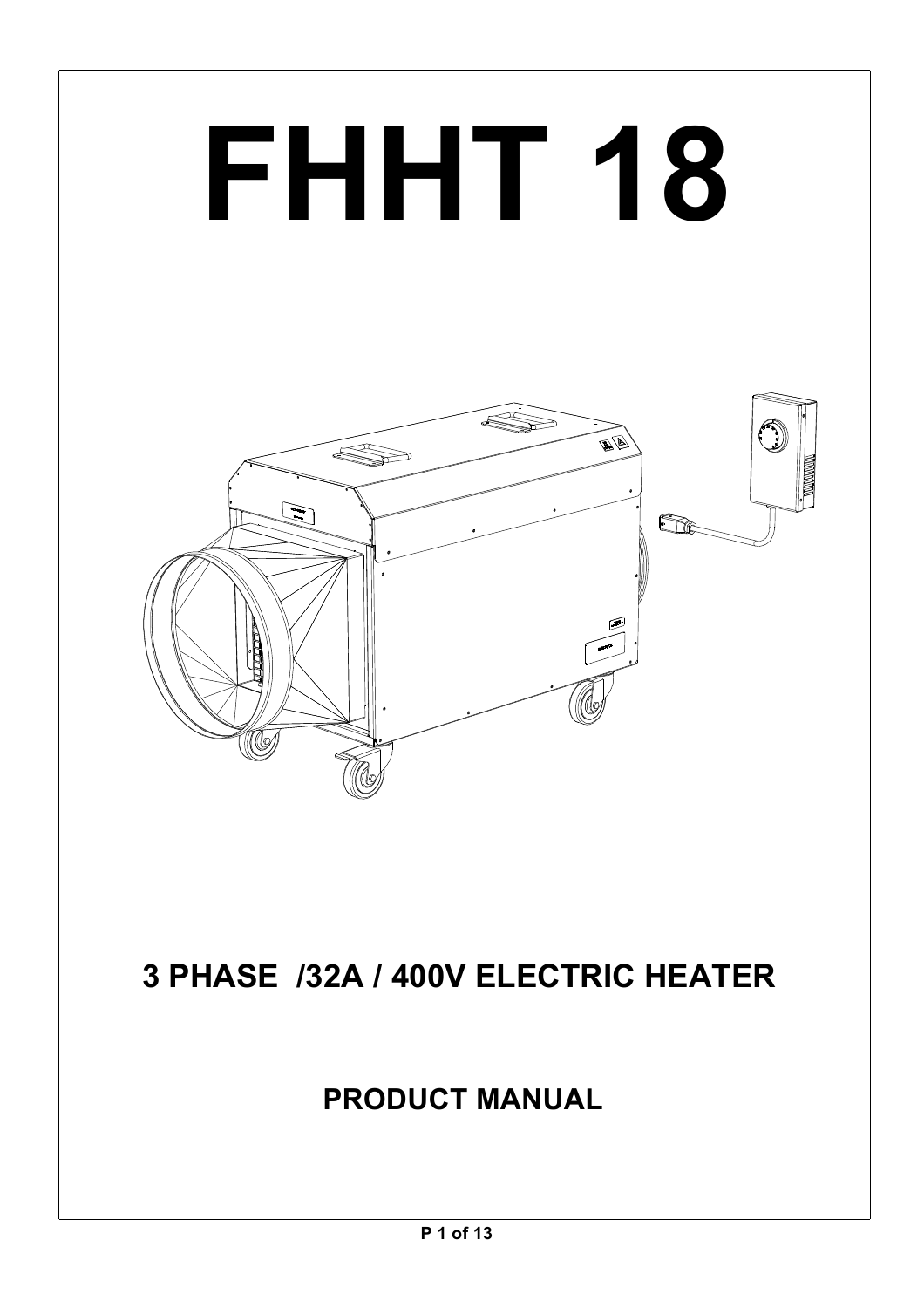## **WARNINGS**

**These instructions should be read by:**

**The specifying engineer. The installation engineer. The user. The service engineer.**



- **Failure to follow these instructions may result in risk of• personal injury or damage to the equipment.**
- **Damage due to a failure to follow these instructions will • invalidate the warranty.**
- **• The appliance must be commissioned & serviced by qualified engineers in compliance with local regulations.**
- **The appliance must be switched off and disconnected from• the power supply before any work is carried out.**
- **There are no user controls inside the appliance casing.•**
- **Do not cover the appliance.•**
- **Do not use in the vacinity of a pool, bath or shower.•**
- **An air gap of at least 300mm should be allowed at the rear of• the unit to ensure a clear airflow. Do not site the unit close to soft fabrics or combustible materials. Do not obstruct the outlet grill.**
- **Allow the unit to cool by running fan only for a minimum of• 5 minutes before switching off.**
- **Do not disconnect the appliance from the supply under load.•**
- **For internal use only. Do not use out of doors.•**
- **Extension cables should be correctly rated for the load,fully• unwound and never run through water or over sharp edges.**
- **Ensure that locking castors are engaged before running the• unit.**
- **• This unit can operate with a maximum of 10M of 300mm duct. Ducting should be kept as taught and straight as possible.**
- **The machine is not phase rotationally sensitive.•**
- **This is a class 1 product and requires an Earth connection.•**
- **Warning! Fan liable to start without warning.•**
- **Do not use this appliance with plastic ducting.•**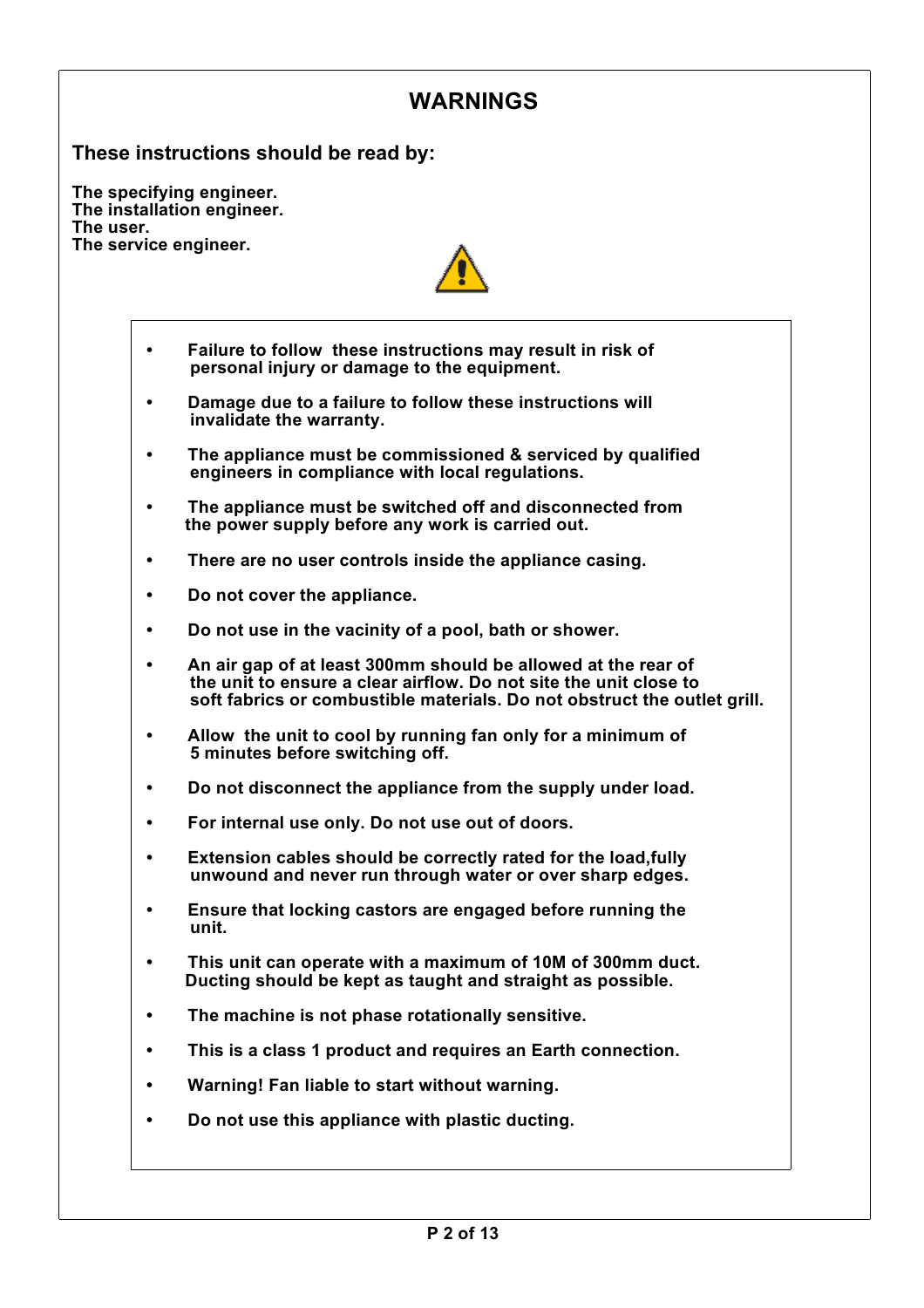| <b>TECHNICAL SPECIFICATIONS, FHHT18</b>      |                          |  |  |
|----------------------------------------------|--------------------------|--|--|
| Heating capacity.                            | <b>18 kw</b>             |  |  |
| Power supply.                                | 400v. 3P+N+E. 32A. 50Hz. |  |  |
| <b>Maximum running current.</b>              | 28A                      |  |  |
| Airflow.                                     | 1533.6 M3h               |  |  |
| Weight.                                      | 29.5 kg                  |  |  |
| Noise level at 3M.                           | 73 dB(A)                 |  |  |
| IP Rating.                                   | IP20                     |  |  |
| Maximum operating temperature.               | 40 °C +/- 3°C            |  |  |
| Maximum ducting length (300mm duct) See P6.  | 10M                      |  |  |
| Temperature rise at 15 °C ambient. (Nominal) | 74 °C                    |  |  |

# **Standards applied:**

**BE EN 12100. 2010. BS EN 60335-1. 2012. BS EN 60335-2. 2009. BS EN 61000.**

| <b>MACHINE AND INSTRUCTION ICONS</b> |                                                                                |  |
|--------------------------------------|--------------------------------------------------------------------------------|--|
|                                      | <b>Important information</b>                                                   |  |
|                                      | Warning. In order to avoid<br>overheating, do not cover the<br>heater.         |  |
|                                      | <b>Safety limit thermostat.</b>                                                |  |
|                                      | Fan on/off                                                                     |  |
|                                      | Heat setting I on/off.                                                         |  |
|                                      | <b>Heat setting II on/off</b>                                                  |  |
|                                      | <b>Thermostat. (Onboard)</b>                                                   |  |
|                                      | <b>Thermostat. (Remote)</b>                                                    |  |
|                                      | Risk of electric shock. Isolate<br>from power supply before<br>removing cover. |  |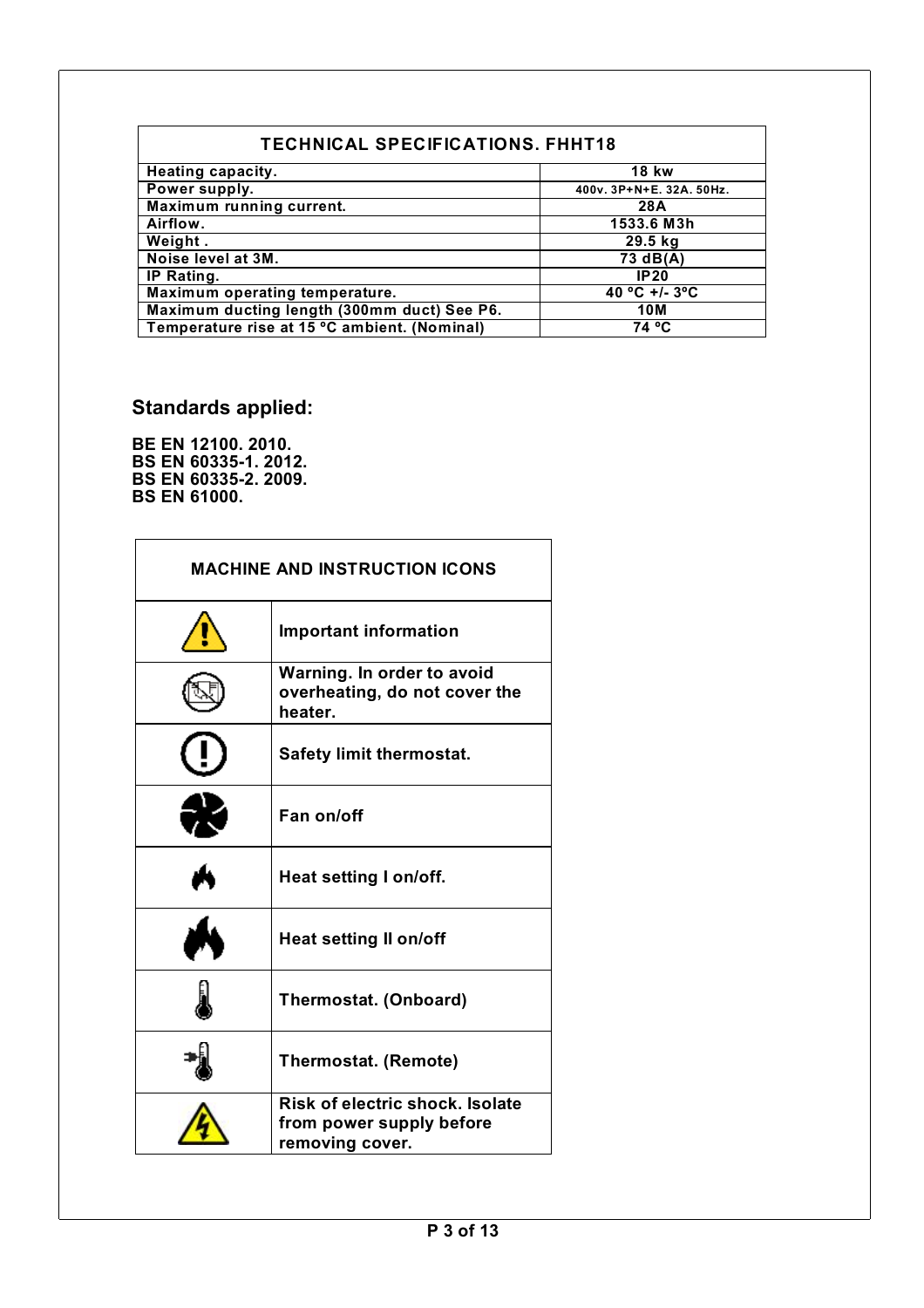**Specifications:**

**The FHHT18 is an 18kw 3 phase industrial electric fan heater.**

**The appliance is connected to a 400v 32Amp 3P+N+E 50Hz power supply and comes fitted with the appropriate 5 pin plug. A neutral is required. This appliance requires an Earth connection.**

**The machine is not phase rotationally sensitive !** 

The FHHT18 is fitted with a high quality axial fan which will allow it to operate with up to 10M **of 300mm duct. (See P 6)**

**The FHHT18 is fitted with an onboard thermostat as standard. It is also supplied with a remotethermostat as standard. (See P 5)**

**The FHHT18 is supplied with locking castors to the front of the machine.**

**Setup and operation:**

#### **To start:**

- **• Please note ! the control panel is at the rear of the appliance. (See P7)**
- **• Site the appliance on a firm level surface and apply the castor brakes. Do not operate the unit without applying the brakes.**
- **Connect the machine to the appropriate power supply.•**
- **• Switch the fan rocker switch to I. ( please note! the heat rocker switches will not operate the heating elements unless the fan switch is on).**
- **Switch the heat rocker switch to I- 12kw or I+II- 18kw.•**
- **Set the thermostat to the desired temperature.•**

#### **To stop:**

- **• Switch the heat rocker switches to 0 and allow the fan to run for a minimum of five minutes to cool the machine. Failure to follow this procedure will damage sensitive components and invalidate the warranty.**
- **• Switch the fan rocker switch to 0 when the heat has dissipated.**
- **• If the heat has not fully dissipated the fan may 'run on' automatically. (see P7)**
- **• If the heater is not in regular daily use disconnect from the power supply.**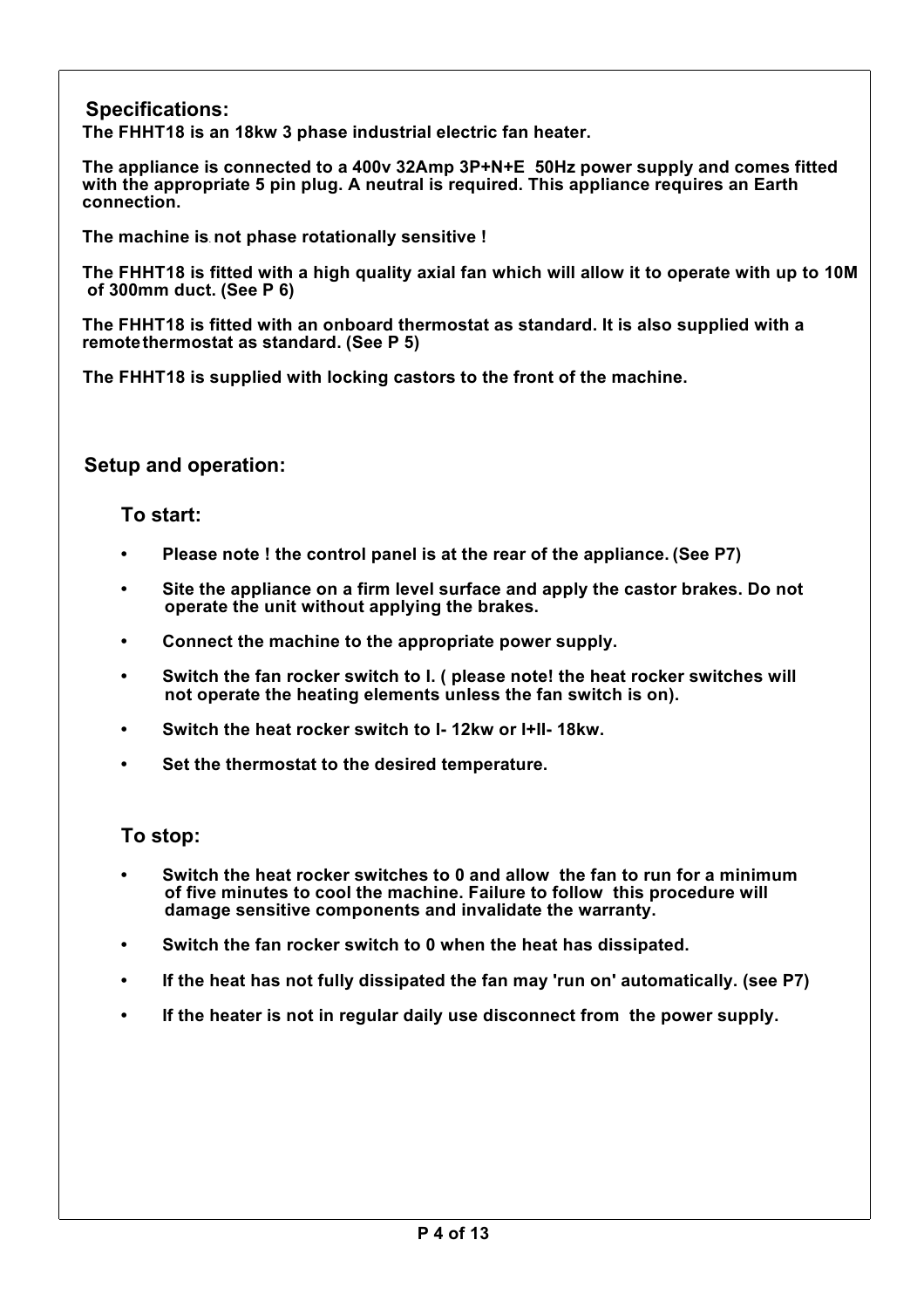#### **Using the remote thermostat:**

- **• Set the onboard thermostat to 0. Please note! failure to set the onboard thermostat to 0 will prevent the remote thermostat from operating.**
- **• Lift the retaining catch and remove the protective cap from the remote thermostat socket. The thermostat socket is located on the control panel at the rear of the machine.**
- **• Fit the remote thermostat plug to the socket and secure in place with the retaining catch.**
- **The remote thermostat is now ready for use.•**
- **Always refit the protective cap when not in use.•**

#### **Remote thermostat:**



**Remote thermostat socket::**

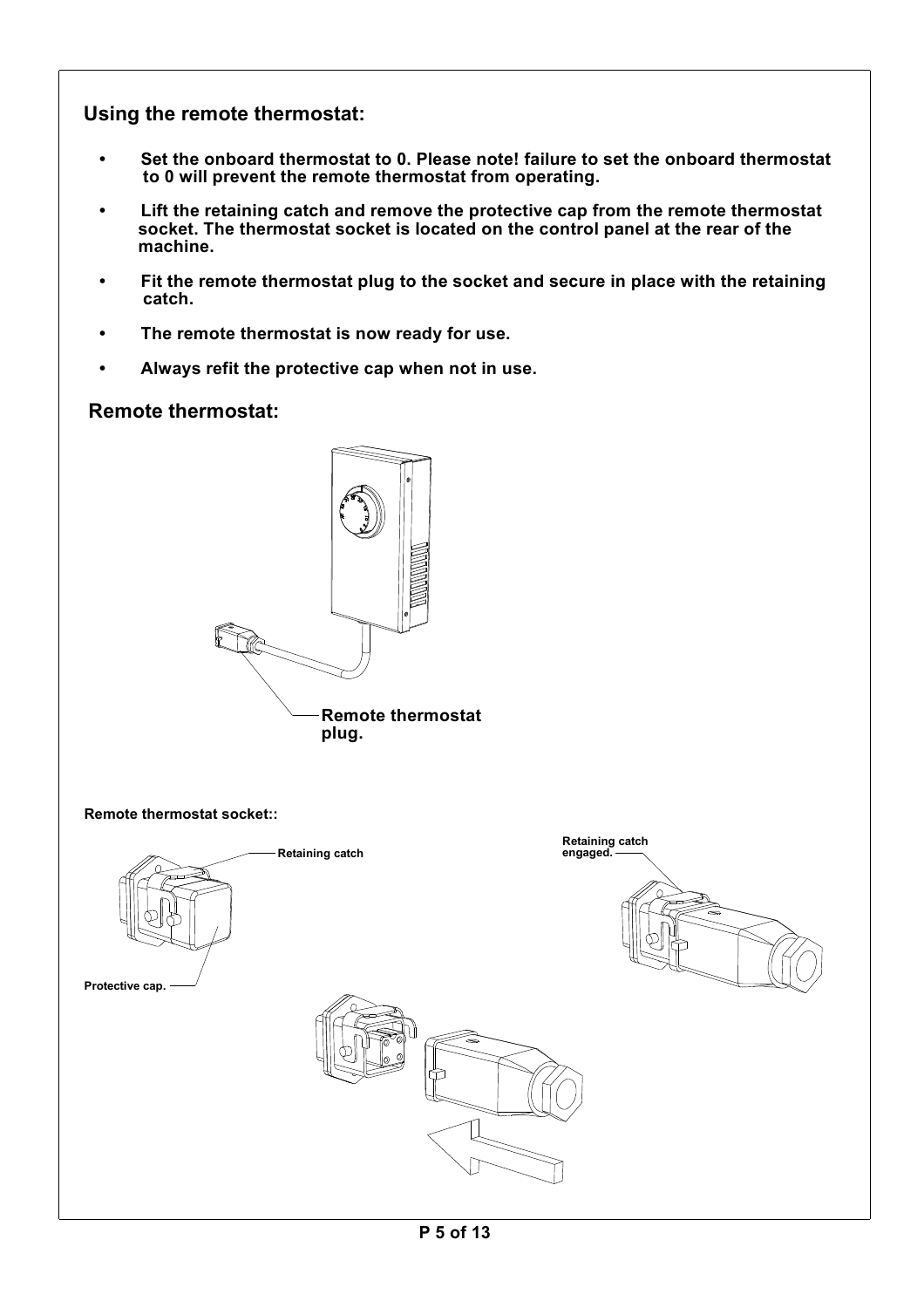**Using flexible ducting:**

- **• This appliance is designed to be operated with a maximum flexible duct length of 10M.**
- **300mm ducting should be fitted. Do not use reducers.•**
- **• Aluminium foil duct is recommended. Do not use plastic flexible duct.**
- **Always keep duct lengths to a minimum.•**
- **Always keep duct runs as straight as possible.•**
- **• Poorly run flexible ducting can cause overheating of the machine. Do not run ducting through 180 degrees.**

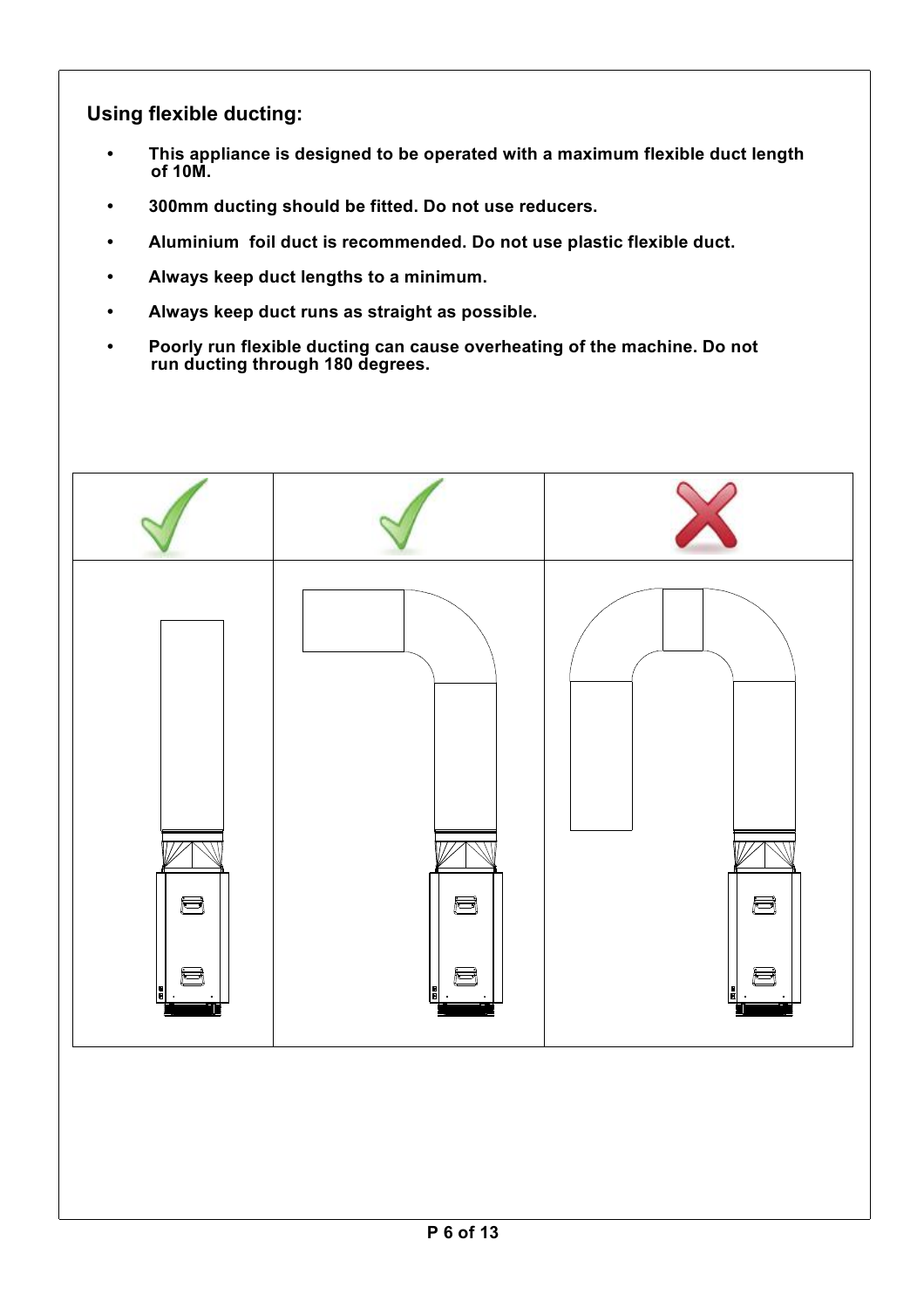#### **Protective /safety devices:**

- **• The FHHT18 is fitted with a safety limit thermostat. This is a fail-safe device. Should the maximum design operating temperature be exceeded it will shut down the heater. This device requires a manual reset and should only operate in the event of a fault. Any activation of this safety device should be investigated by a competent engineer.**
- **The FHHT18 is fitted with a limit thermostat. Should the maximum operating temperature be exceeded it will shut down the heating elements and leave the fan running. This device will automatically reset once the temperature falls to an acceptable level.**
- **• The machine is fitted with an automatic fan run-on thermostat. If the machine is shut down without running on fan only for 5 minutes to cool down, this device will activate and allow the fan to keep running. This should not be used to routinely shut down the machine.**

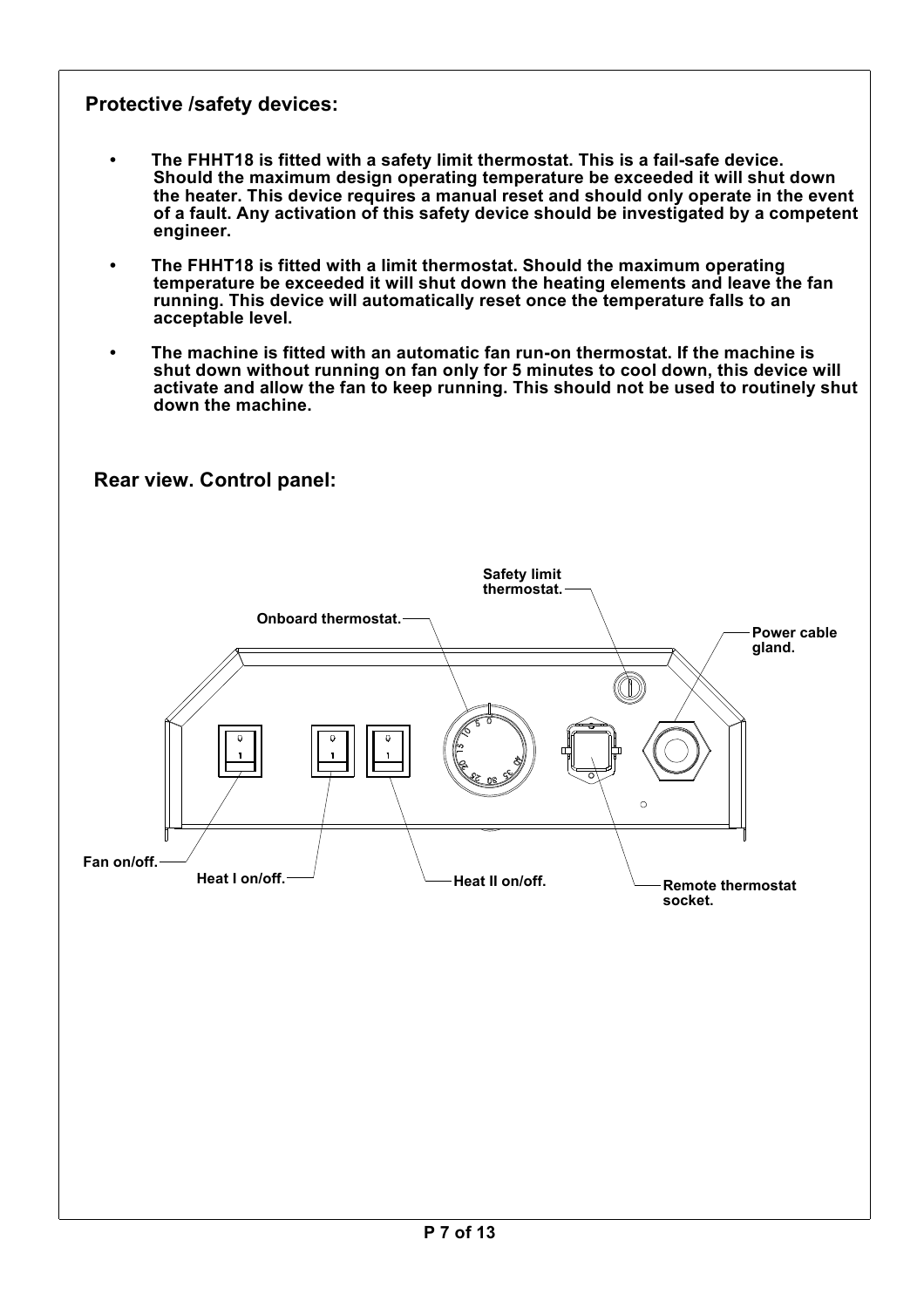## **Safety limit thermostat:**

**Checking and resetting the safety limit thermostat:**

**Should the safety limit thermostat activate the causes should be investigated.**

- **• Remove the black plastic screw cover from the safety limit thermostat.**
- **• If the pink reset button is noticeably pronounced the reset has activated.**
- **• To reset the thermostat press the pink reset button. Allow the machine to fully cool down before resetting.**
- **Always replace the screw cap after resetting.•**

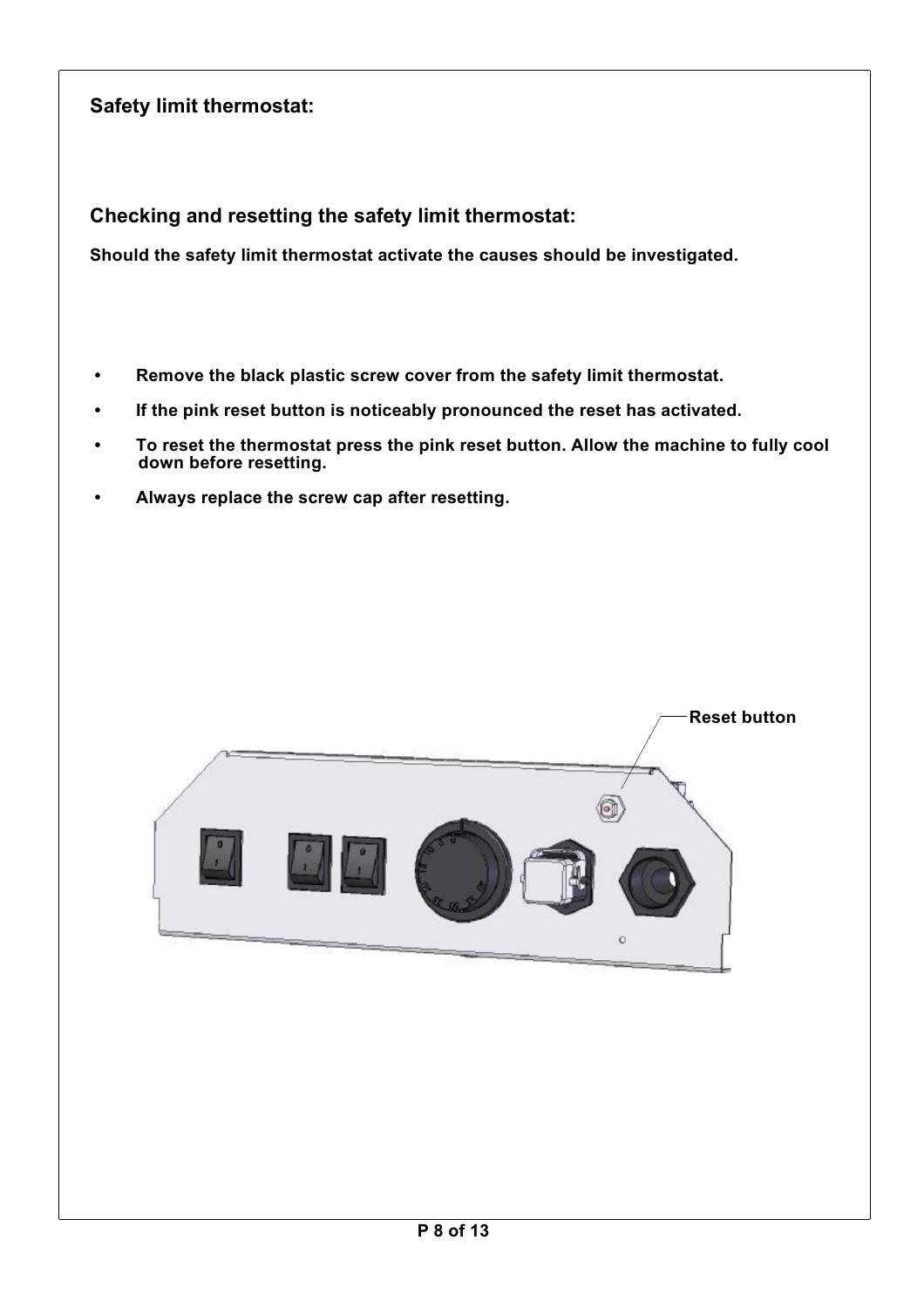

**P 9 of 13**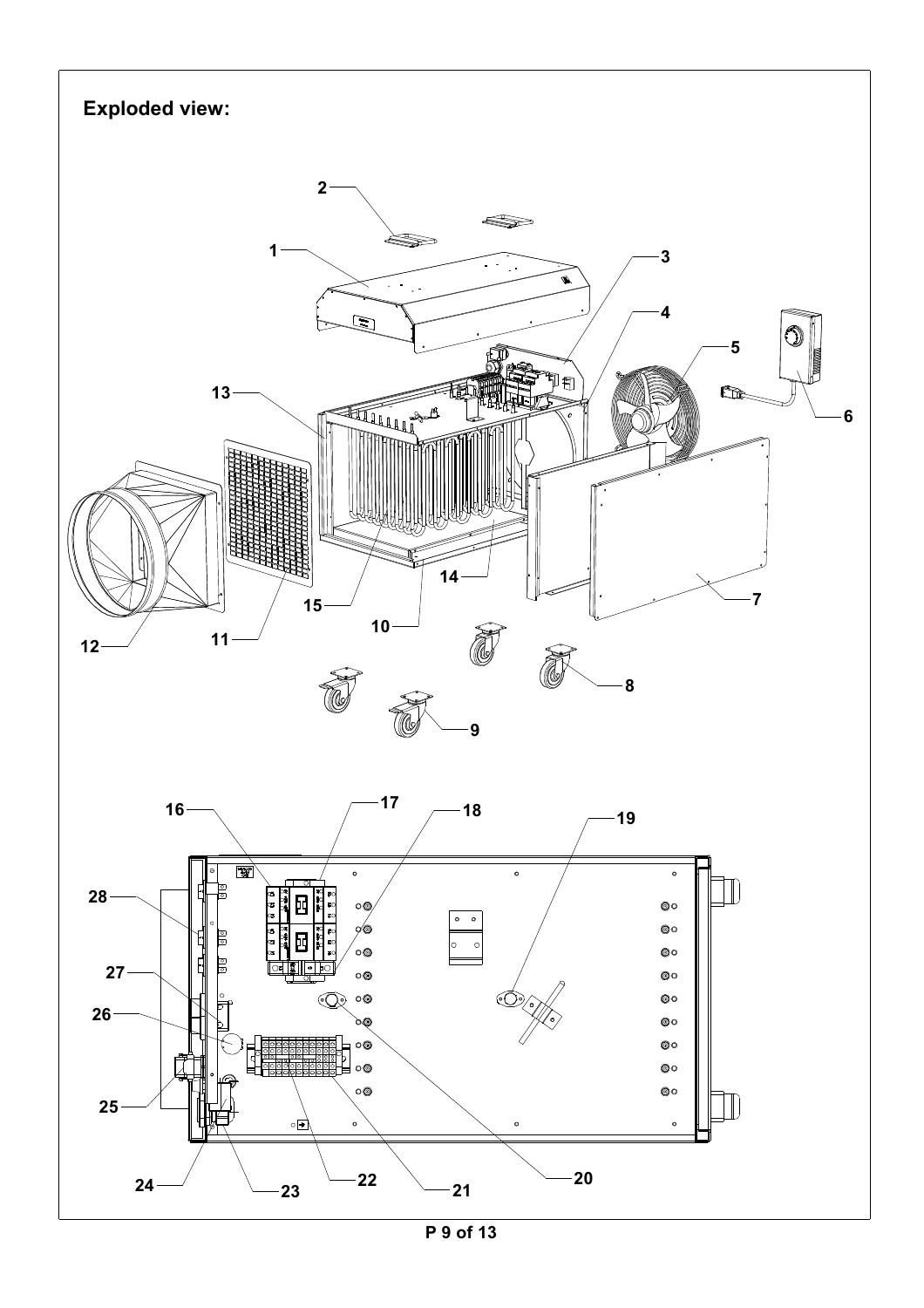### **Spare parts:**

| <b>Drawing</b>    |                                                          |                  |  |
|-------------------|----------------------------------------------------------|------------------|--|
| <b>No</b>         | <b>Description</b>                                       | <b>Part No</b>   |  |
| 1.                | <b>TOP PANEL</b>                                         | BW0202101        |  |
| $\overline{2}$ .  | <b>TRUNK HANDLE</b>                                      | ME040316         |  |
| 3.                | <b>CONTROL PANEL</b>                                     | <b>BW0202102</b> |  |
| 4.                | <b>REAR PANEL ASSEMBLY</b>                               | BW0202103        |  |
| 5.                | 250mm AXIAL FAN ASSEMBLY. 230v.                          | FA010102         |  |
| $\overline{6}$ .  | <b>REMOTE THERMOSTAT ASSEMBLY</b>                        | EL040125         |  |
| 7.                | <b>RIGHT SIDE PANEL</b>                                  | BW0202105        |  |
| 8.                | 75mm CASTOR FIXED.                                       | ME0101223        |  |
| $\overline{9}$ .  | <b>75mm CASTOR SWIVEL C/W BRAKE</b>                      | ME010222         |  |
| 10.               | <b>BASE PANEL</b>                                        | <b>BW0202106</b> |  |
| 11.               | <b>FRONT GRILL</b>                                       | BW0202107        |  |
| 12.               | <b>OUTLET ASSEMBLY</b>                                   | BW0202108        |  |
| $\overline{13}$ . | <b>LEFT SIDE PANEL</b>                                   | BW0202109        |  |
| 14.               | <b>GALVANISED METALWORK SET</b>                          | BW0202110        |  |
| $\overline{15}$ . | <b>2000w 230v ELEMENT</b>                                | HE010118         |  |
| 16.               | 32A 230v CONTACTOR                                       | EL030814         |  |
| $\overline{17}$ . | <b>DIN MOUNTED END STOP</b>                              | EL020403         |  |
| $\overline{18}$ . | <b>MCB 6A SINGLE POLE TYPE C</b>                         | EL010222         |  |
| 19.               | <b>70 DEGREE THERMAL CUT-OUT. NC</b>                     | EL010311         |  |
| $\overline{20}$ . | 50 DEGREE THERMAL CUT-OUT. NO                            | EL010312         |  |
| 21.               | <b>6mm TERMINAL ASSEMBLY</b>                             | EL020424         |  |
| 22.               | <b>TERMINAL LINK</b>                                     | EL020426         |  |
| $\overline{23}$ . | <b>PG21 CABLE GLAND C/W LOCK NUT</b>                     | ME040204         |  |
| $\overline{24}$ . | <b>SAFETY LIMIT THERMOSTAT</b>                           | EL030417         |  |
| $\overline{25}$ . | <b>REMOTE THERMOSTAT SOCKET</b>                          | EL020523         |  |
| 26.               | <b>CAPACITOR 4uf</b>                                     | EL030307         |  |
| 27.               | <b>THERMOSTAT C/W BEZEL &amp; KNOB</b>                   | EL030409         |  |
| 28.               | <b>1/0 ROCKER SWITCH</b>                                 | EL030235         |  |
| 29.               | 5 CORE 4mmX1.5M CABLE C/W 32A 5 PIN PLUG.<br>(Not shown) | EL020128         |  |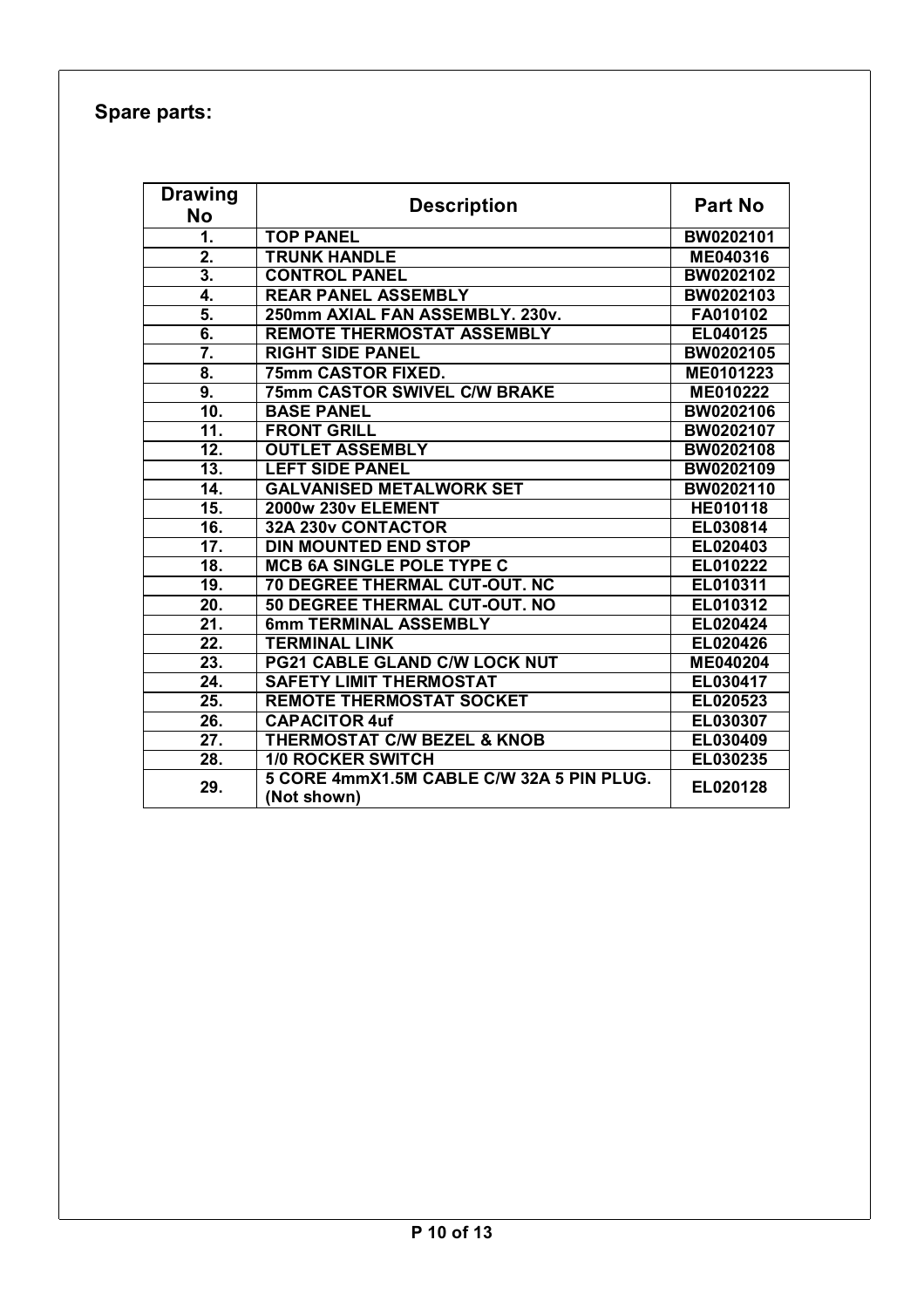#### **Maintenance:**

**Fan motors, elements and switch gear are not customer serviceable components. General maintenance should include regular inspection of:**

**1: Mains cable. Check for signs of damage to the insulation. Replace if necessary. 2: Air intake & outlet grills: ensure grills are free from accumulated debris. blow out with compressed air if required.**

**3: Fixings: Check all fixings are present and secure.**

**Maintenance carried out by a competent person:**

- **1: Internal cables should be inspected for signs of heat damage and replaced when necessary.**
- **2: All cable connections should be regularly check and tightened. Particular attention should be paid to the connections at the contactors.**
- **3: Regularly check the contactors for signs of heat. Replace if necessary.**

| <b>FAULT</b>                                                                    | <b>POSSIBLE CAUSE</b>                                                                                                                                                                                                                                                                                                                                                                           | <b>SOLUTION</b>                                                                                                                                                     |  |
|---------------------------------------------------------------------------------|-------------------------------------------------------------------------------------------------------------------------------------------------------------------------------------------------------------------------------------------------------------------------------------------------------------------------------------------------------------------------------------------------|---------------------------------------------------------------------------------------------------------------------------------------------------------------------|--|
| NO HEAT OUTPUT.                                                                 | <b>FANS AND OR HEATING NOT</b><br>SWITCHED ON.                                                                                                                                                                                                                                                                                                                                                  | <b>CHECK ALL SWITCHES ARE ON.</b>                                                                                                                                   |  |
|                                                                                 | THERMOSTAT INCORRECTLY SET.                                                                                                                                                                                                                                                                                                                                                                     | <b>TURN THERMOSTAT KNOB FULLY</b><br><b>CLOCKWISE.</b>                                                                                                              |  |
|                                                                                 | POWER SUPPLY INTERRUPTED.                                                                                                                                                                                                                                                                                                                                                                       | <b>CHECK POWER SUPPLY.</b>                                                                                                                                          |  |
|                                                                                 | <b>FAULTY ROCKER SWITCH.</b>                                                                                                                                                                                                                                                                                                                                                                    | <b>CHECK SWITCHES AND REPLACE</b><br>IF NECESSARY.                                                                                                                  |  |
|                                                                                 | <b>FAULTY THERMOSTAT.</b>                                                                                                                                                                                                                                                                                                                                                                       | <b>CHECK THERMOSTAT AND</b><br>REPLACE IF NECESSARY.                                                                                                                |  |
|                                                                                 | <b>FAULTY CONTACTOR.</b>                                                                                                                                                                                                                                                                                                                                                                        | <b>CHECK CONTACTOR AND</b><br><b>REPLACE IF NECESSARY.</b>                                                                                                          |  |
| <b>REMOTE THERMOSTAT NOT</b><br><b>SWITCHING THE HEATING</b><br><b>ELEMENTS</b> | <b>ONBOEARD THERMOSTAT</b><br><b>INCORRECTLY SET</b>                                                                                                                                                                                                                                                                                                                                            | <b>SET ONBOARD THERMOSTAT TO</b><br>$0.$ (SEE P 5)                                                                                                                  |  |
|                                                                                 | <b>REMOTE THERMOSTAT PLUG</b><br><b>INCORRECTLY FITTED</b>                                                                                                                                                                                                                                                                                                                                      | <b>GO THROUGH FITTING STEPS ON</b><br>P5.                                                                                                                           |  |
| SAFETY LIMIT THERMOSTAT HAS<br><b>ACTIVATED</b>                                 | <b>AMBIENT ROOM TEMPERATURE</b><br><b>TOO HIGH</b>                                                                                                                                                                                                                                                                                                                                              | DO NOT OPERATE IN AN AMBIENT<br>TEMPERATURE ABOVE 40°C.                                                                                                             |  |
|                                                                                 | <b>EXCESSIVE DUCT LENGTH OR</b><br><b>POORLY ROUTED DUCTING</b>                                                                                                                                                                                                                                                                                                                                 | <b>SHORTEN DUCT LENGTH OR RE-</b><br><b>ROUTE</b>                                                                                                                   |  |
|                                                                                 | <b>FAN MOTOR FAILURE</b>                                                                                                                                                                                                                                                                                                                                                                        | <b>TEST FAN MOTOR AND REPLACE</b><br>IF REQUIRED.                                                                                                                   |  |
|                                                                                 | <b>CORRECT SHUTDOWN</b><br><b>PROCEDURE NOT FOLLOWED</b>                                                                                                                                                                                                                                                                                                                                        | ALLOW THE MACHINE TO FULLY<br><b>COOL AND FOLLOW CORRECT</b><br><b>SHUTDOWN PROCEDURE.</b><br>(SEE P4)                                                              |  |
|                                                                                 | <b>FAILED SAFETY LIMIT</b><br><b>THERMOSTAT</b>                                                                                                                                                                                                                                                                                                                                                 | THE SAFETY LIMIT THERMOSTAT<br>IS A FAIL-SAFE DEVICE. CHECK<br>THE CAPILLARY TUBE AND BULB<br>FOR SIGNS OF DAMAGE.<br><b>REPLACE IF REQUIRED.</b>                   |  |
|                                                                                 | POWER SUPPLY INTERRUPTED.                                                                                                                                                                                                                                                                                                                                                                       | <b>CHECK POWER SUPPLY.</b>                                                                                                                                          |  |
| <b>FAN MOTOR NOT RUNNING.</b>                                                   | <b>FAN MOTOR OVER HEATED</b>                                                                                                                                                                                                                                                                                                                                                                    | THE FAN MOTOR HAS A HIGH<br><b>TEMPERATURE PROTECTIVE</b><br>DEVICE FITTED INTO THE<br><b>WINDINGS, ALLOW THE MACHINE</b><br>TO FULLY COOL AND ATTEMPT<br>TO START. |  |
|                                                                                 | <b>FAULTY ROCKER SWITCH</b>                                                                                                                                                                                                                                                                                                                                                                     | <b>REPLACE ROCKER SWITCH</b>                                                                                                                                        |  |
| <b>TEMPERATURE RISE</b><br><b>INSUFFICIENT.</b>                                 | THE MACHINE SHOULD DELIVER A TEMPERATURE RISE OF<br>APPROXIMATELY 74°C AT AMBIENT TEMPERATURE OF 15°C. SHOULD<br>THE MACHINE FAIL TO DO THIS CHECK THE POWER SUPPLY AND THAT<br>THE THERMOSTAT IS TURNED FULLY CLOCKWISE.<br>IT SHOULD BE NOTED THAT THE MAXIMUM AMBIENT TEMPERATURE<br>THE MACHINE WILL RUN AT IS 40°C +/- 3°C. ABOVE THIS THE HEATING<br>ELEMENT CONTACTORS WILL NOT OPERATE. |                                                                                                                                                                     |  |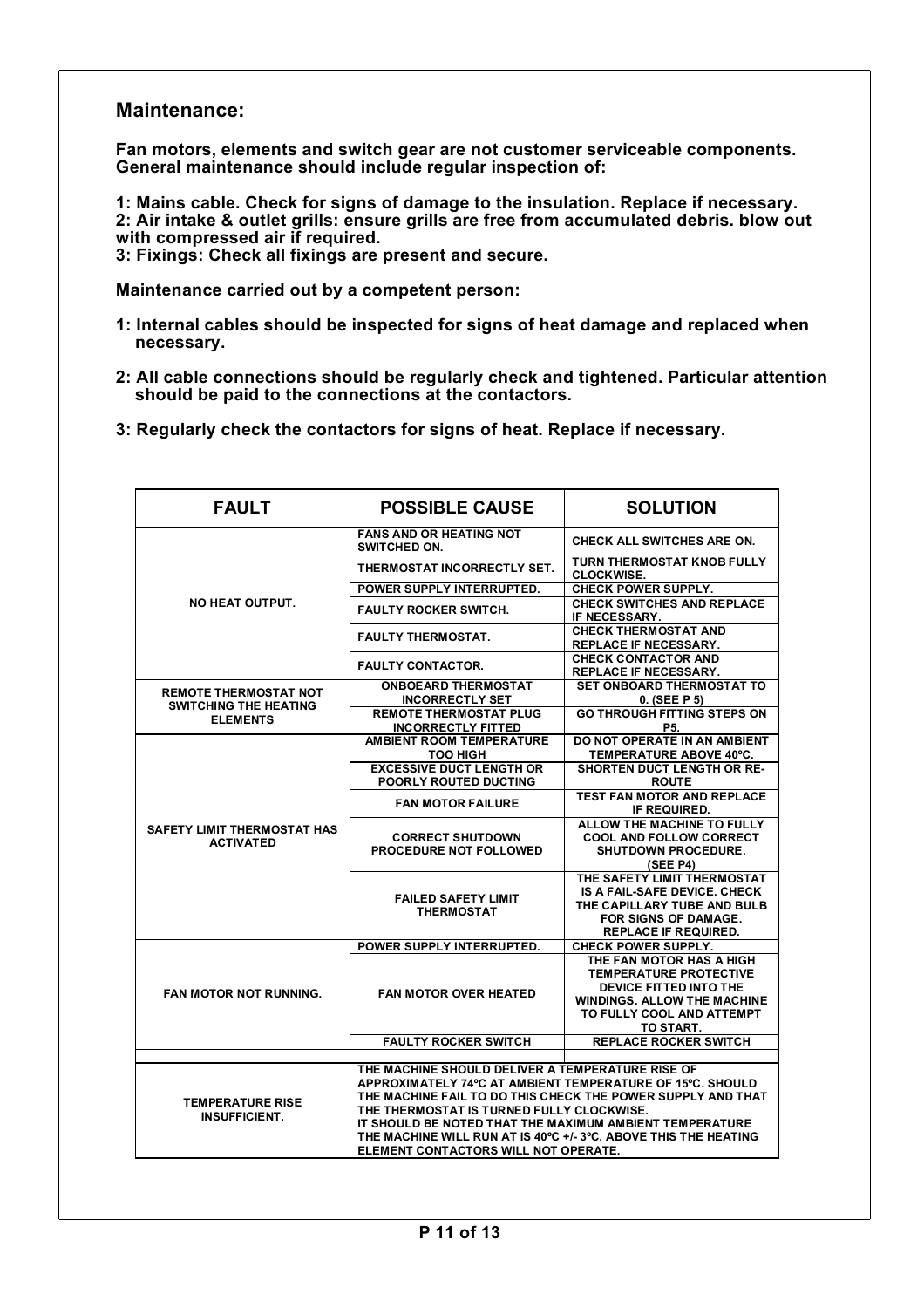



**P 12 of 13**